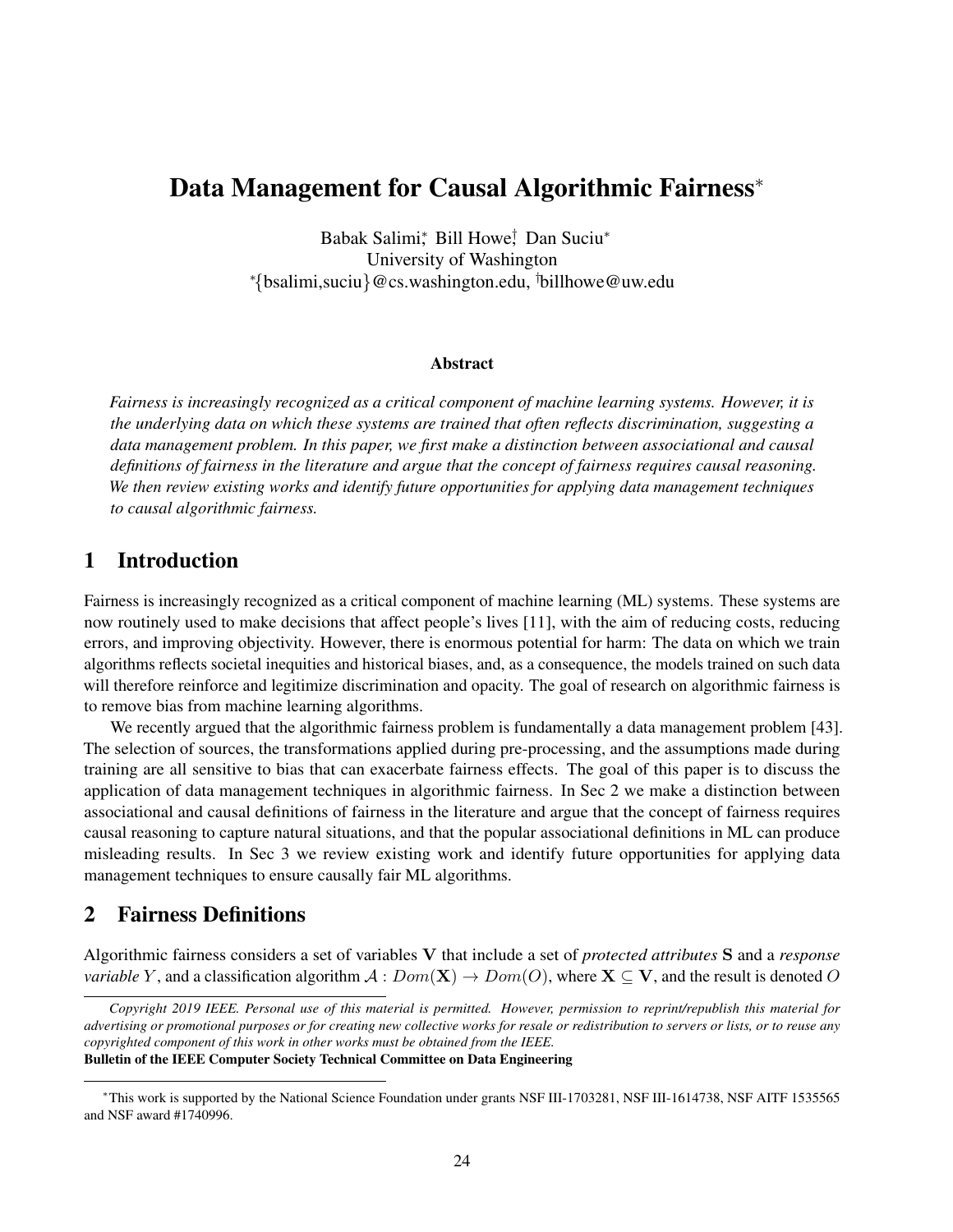| <b>Fairness Metric</b>                   | <b>Description</b>                |
|------------------------------------------|-----------------------------------|
| Demographic Parity (DP) [7]              | $S\bot\!\!\!\bot C$               |
| a.k.a. Statistical Parity [12]           |                                   |
| or Benchmarking [44]                     |                                   |
| Conditional Statistical Parity [10]      | $S \perp\!\!\!\perp O \mathbf{A}$ |
| Equalized Odds (EO) $[15]$ <sup>2</sup>  | $S\bot\!\!\!\bot O$               |
| a.k.a. Disparate Mistreatment [47]       |                                   |
| Predictive Parity (PP)[9] $3$            | $S \bot \!\!\bot Y O$             |
| a.k.a. Outcome Test [44]                 |                                   |
| or Test-fairness [9]                     |                                   |
| or Calibration [9].                      |                                   |
| or Matching Conditional Frequencies [15] |                                   |

Figure 1: Common associational definitions of fairness.

and called *outcome*. To simplify the exposition, we assume a sensitive attribute  $S \in S$  that classifies the population into protected  $S = 1$  and privileged  $S = 0$ , for example, female and male, or minority and non-minority (see [48] for a survey). The first task is to define formally when an algorithm  $\mathcal A$  is fair w.r.t. the protected attribute S; such a definition is, as we shall see, not obvious. Fairness definitions can be classified as associational or causal, which we illustrate using the following running example (see [45] for a survey on fairness definitions).

Example 1: *In 1973, UC Berkeley was sued for discrimination against females in graduate school admissions. Admission figures for the fall of 1973 showed that men applying were more likely than women to be admitted, and the difference was so large that it was unlikely to be due to chance. However, it turned out that the observed correlation was due to the indirect effect of gender on admission results through applicant's choice of department. It was shown that females tended to apply to departments with lower overall acceptance rates [41]. When broken down by department, a slight bias toward female applicants was observed, a result that did not constitute evidence for gender-based discrimination. Extending this case, suppose college admissions decisions are made independently by each department and are based on a rich collection of information about the candidates, such as test scores, grades, resumes, statement of purpose, etc. These characteristics affect not only admission decisions, but also the department to which the candidate chooses to apply. The goal is to establish conditions that guarantee fairness of admission decisions.*

#### 2.1 Associational Fairness

A simple and appealing approach to defining fairness is by correlating the sensitive attribute S and the outcome O. This leads to several possible definitions (Fig. 1). *Demographic Parity* (DP) [12] requires an algorithm to classify both protected and privileged groups with the same probability, i.e.,  $Pr(O = 1|S = 1) = Pr(O = 1|S = 0)$ . However, doing so fails to correctly model our Example 1 since it requires equal probability for males and females to be admitted, and, as we saw, failure of DP cannot be considered evidence for gender-based discrimination. This motivates *Conditional Statistical Parity* (CSP) [10], which controls for a set of admissible factors A, i.e.,  $Pr(O = 1|S = 1, A = a) = Pr(O = 1|S = 0, A = a)$ . The definition is satisfied if subjects in both protected and privileged groups have equal probability of being assigned to the positive class, controlling for a set of admissible variables. In the UC Berkeley case, CSP is approximately satisfied by assuming that department is an admissible variable.

Another popular measure used for predictive classification algorithms is *Equalized Odds* (EO), which requires both protected and privileged groups to have the same false positive (FP) rate,  $Pr(O = 1|S = 1, Y = 0)$  $Pr(O = 1|S = 0, Y = 0)$ , and the same false negative (FN) rate,  $Pr(O = 0|S = 1, Y = 1) = Pr(O = 1)$  $0|S = 0, Y = 1$ , or, equivalently,  $(O \perp S | Y)$ . In our example, assuming a classifier is trained to predict if an applicant will be admitted, then the false positive rate is the fraction of rejected applicants for which the classifier predicted that they should be admitted, and similarly for the false negative rate: EO requires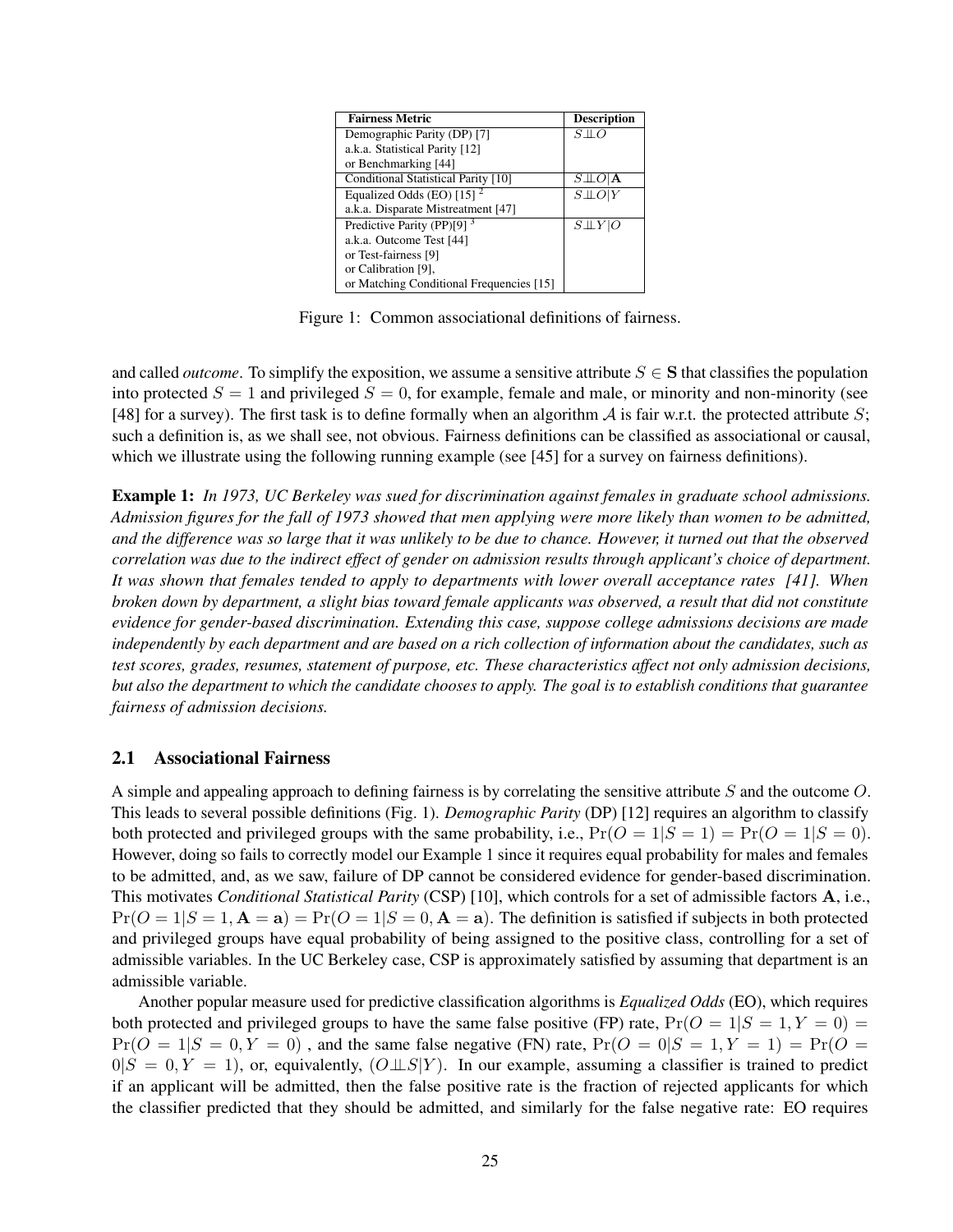that the rates of these false predictions be the same for male and female applicants. Finally, *Predictive Parity* (PP) requires that both protected and privileged groups have the same predicted positive value (PPV),  $Pr(Y = 1|O = i, S = 0) = Pr(Y = 1|O = i, S = 1)$  for  $i = \{1, 0\}$  or, equivalently,  $Y \perp \perp S|O$ . In our example, this implies that the probability of an applicant that actually got admitted to be correctly classified as admitted and the probability of an applicant that actually got rejected to be incorrectly classified as accepted should both be the same for male and female applicants.

An Associational Debate. Much of the literature in algorithmic fairness is motivated by controversies over a widely used commercial risk assessment system for recidivism — COMPAS by Northpointe [18]. In 2016, a team of journalists from ProPublica constructed a dataset of more than 7000 individuals arrested in Broward County, Florida between 2013 and 2014 in order to analyze the efficacy of COMPAS. In addition, they collected data on arrests for these defendants through the end of March 2016. Their assessment suggested that COMPAS scores were biased against African-Americans based on the fact that the FP rate for African-Americans (44.9%) was twice that for Caucasians (23.5%). However, the FN rate for Caucasians (47.7%) was twice as large as for African-Americans (28.0%). In other words, COMPAS scores were shown to violate EO. In response to ProPublica, Northpointe showed COMPAS scores satisfy PP, i.e., the likelihood of recidivism among high-risk offenders is the same regardless of race.

This example illustrates that associational definitions are context-specific and can be mutually exclusive; they lack universality. Indeed, it has been shown that EO and PP are incompatible. In particular, Chouldechova [9] proves the following impossibility result. Suppose that prevalence of the two populations differs,  $Pr(Y = 1|S =$  $0 \neq Pr(Y = 1|S = 1)$ , for example, the true rate of recidivism differs for African-Americans and Caucasians; in this case, Equalized Odds and Predictive Parity cannot hold both simultaneously. Indeed, EO implies that  $FP_i/(1 - FN_i)$  is the same for both populations  $S = i$ ,  $i = 0, 1$ , while PP implies that  $(1 - PPV_i)/PPV_i$  must be the same. Then, the identity

$$
\frac{FP_i}{1 - FN_i} = \frac{\Pr(O = 1 | S = i, Y = 0)}{\Pr(O = 1 | S = i, Y = 1)} = \frac{\Pr(Y = 1 | S = i)}{\Pr(Y = 0 | S = i)} \frac{\Pr(Y = 0 | O = 1, S = i)}{\Pr(Y = 1 | O = 1, S = i)} = \frac{\Pr(Y = 1 | S = i)}{\Pr(Y = 0 | S = i)} \frac{1 - PPV_i}{PPV_i}
$$

for  $i = 0, 1$ , implies  $Pr(Y = 1|S = 0) = Pr(Y = 1|S = 1)$ . We revisit the impossibility result in Sec 2.3.

#### 2.2 Causal Fairness

The lack of universality and the impossibility result for fairness definitions based on associational definitions have motivated definitions based on causality [17, 16, 25, 37, 13]. The intuition is simple: fairness holds when there is no causal relationship from the protected attribute  $S$  to the outcome  $O$ . We start with a short background on causality.

Causal DAG. A *causal DAG* G over a set of variables V is a directed acyclic graph that models the functional interaction between variables in  $V$ . Each node X represents a variable in  $V$  that is functionally determined by: (1) its parents  $\text{Pa}(X)$  in the DAG, and (2) some set of *exogenous* factors that need not appear in the DAG as long as they are mutually independent. This functional interpretation leads to the same decomposition of the joint probability distribution of V that characterizes Bayesian networks [27]:

$$
\Pr(\mathbf{V}) = \prod_{X \in \mathbf{V}} \Pr(X|\mathbf{Pa}(X))
$$
\n(1)

d-Separation. A common inference question in a causal DAG is how to determine whether a CI  $(X \perp Y|Z)$ holds. A sufficient criterion is given by the notion of d-separation, a syntactic condition  $(X \perp Y|_dZ)$  that can be checked directly on the graph (we refer the reader to [26] for details).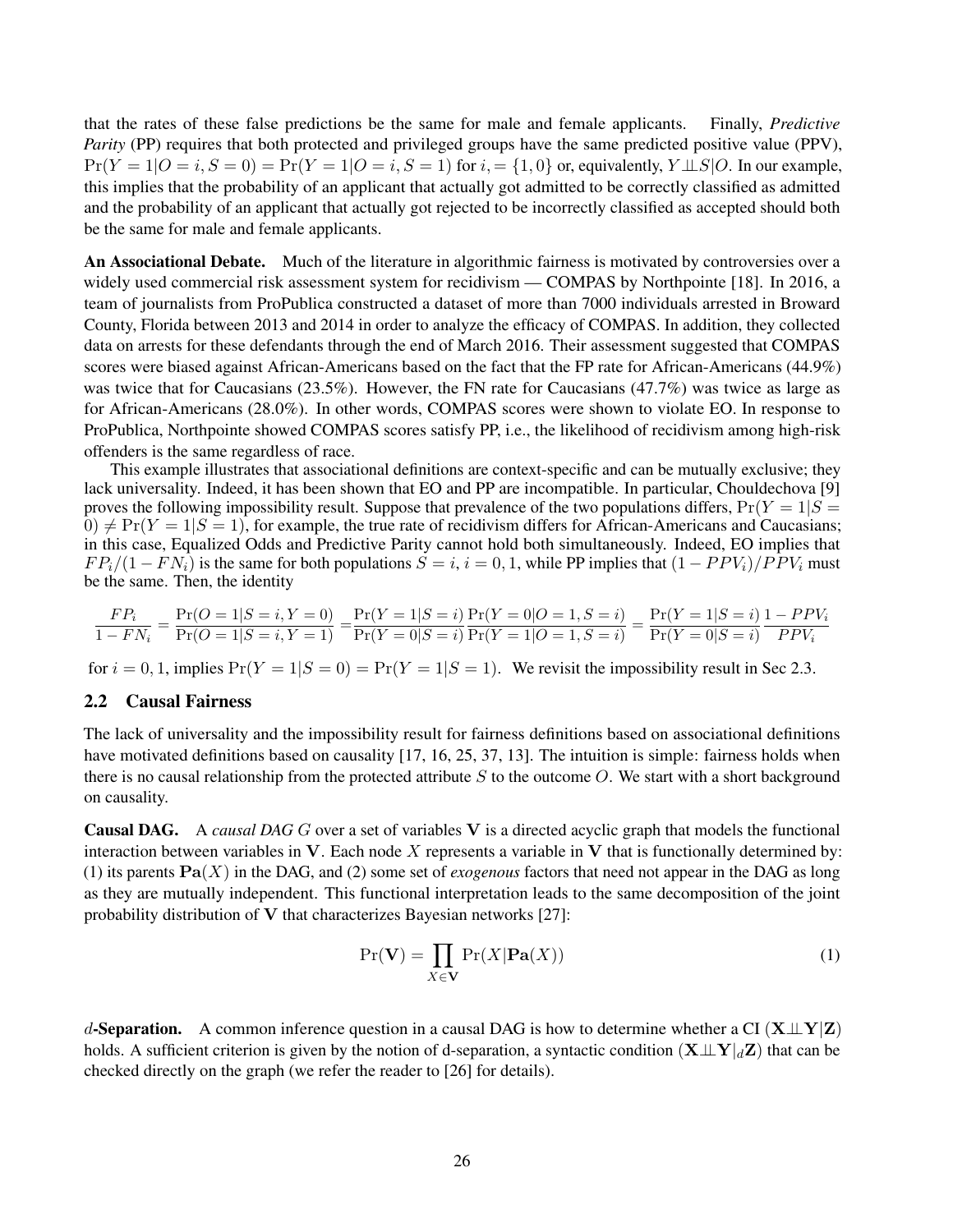Counterfactuals and **do** Operator. A *counterfactual* is an intervention where we actively modify the state of a set of variables X in the real world to some value  $X = x$  and observe the effect on some output Y. Pearl [27] described the do operator, which allows this effect to be computed on a causal DAG, denoted  $Pr(Y|do(X = x))$ . To compute this value, we assume that X is determined by a constant function  $X = x$ instead of a function provided by the causal DAG. This assumption corresponds to a modified graph with all edges into  $X$  removed, and values of the incoming variables are set to  $x$ . For a simple example, consider three random variables  $X, Y, Z \in \{0, 1\}$ . We randomly flip a coin and set  $Z = 0$  or  $Z = 1$  with probability 1/2; next, we set  $X = Z$ , and finally we set  $Y = X$ . The resulting causal DAG is  $Z \to X \to Y$ , whose equation is  $Pr(X, Y, Z) = Pr(Z)Pr(X|Z)Pr(Y|X)$ . The *do* operator lets us observe what happens in the system when we intervene by setting  $X = 0$ . The result is defined by removing the edge  $Z \rightarrow X$ , whose equation is  $Pr(Y = y, Z = z|do(X) = 0) = Pr(Z = z)Pr(Y = y|X = 0)$  (notice that  $Pr(X|Z)$  is missing), leading to the marginals  $Pr(Y = 0|do(X) = 0) = 1, Pr(Y = 1|do(X) = 0) = 0$ . It is important to know the casual DAG since the probability distribution is insufficient to compute the do operator; for example, if we reverse the arrows to  $Y \to X \to Z$  (flip Y first, then set  $X = Y$ , then set  $Z = X$ ), then  $Pr(Y = 0|do(X) = 0) = Pr(Y = 1|do(X) = 0) = 1/2$  in other words, intervening on X has no effect on Y.

**Counterfactual Fairness.** Given a set of features  $X$ , a protected attribute  $S$ , an outcome variable  $Y$ , and a set of unobserved exogenous background variables U, Kusner et al. [17] defined a predictor O to be *counterfactually fair* if for any  $x \in Dom(X)$ :

$$
P(O_{S \leftarrow 0}(\mathbf{U}) = 1 | \mathbf{X} = \mathbf{x}, S = 1) = P(O_{S \leftarrow 1}(\mathbf{U}) = 1 | \mathbf{X} = \mathbf{x}; S = 1)
$$
\n(2)

where  $O_{S\leftarrow s}(\mathbf{U})$  means intervening on the protected attribute in an unspecified configuration of the exogenous factors. The definition is meant to capture the requirement that the protected attribute S should not be a cause of O at the individual level. However, this definition captures individual-level fairness only under certain strong assumptions (see [43]). Indeed, it is known in statistics that individual-level counterfactuals cannot be estimated from data [34, 35, 36].

Proxy Fairness. To avoid individual-level counterfactuals, a common approach is to study population-level counterfactuals or interventional distributions that capture the effect of interventions at population rather than individual level [28, 34, 35]. Kilbertus et al. [16] defined proxy fairness as follows:

$$
P(O=1|do(\mathbf{P}=\mathbf{p})) = P(O=1|do(\mathbf{P}=\mathbf{p}'))
$$
\n(3)

for any  $\mathbf{p}, \mathbf{p}' \in Dom(\mathbf{P})$ , where P consists of proxies to a sensitive variable S (and might include S). Intuitively, a classifier satisfies proxy fairness in Eq 3 if the distribution of  $O$  under two interventional regimes in which  $P$ set to  $p$  and  $p'$  is the same. Thus, proxy fairness is not an individual-level notion. It has been shown that proxy fairness fails to capture group-level discrimination in general [43].

Path-Specific Fairness. These definitions are based on graph properties of the causal graph, *e.g.*, prohibiting specific paths from the sensitive attribute to the outcome [25, 22]; however, identifying path-specific causality from data requires very strong assumptions and is often impractical [4].

Interventional Fairness. To avoid issues with the aforementioned causal definitions, Salimi et al. [43] defined interventional fairness as follows: an algorithm  $A : Dom(\mathbf{X}) \to Dom(O)$  is K-fair for a set of attributes  $K \subseteq V - \{S, O\}$  w.r.t. a protected attribute S if, for any context  $K = k$  and every outcome  $O = o$ , the following holds:

$$
Pr(O = o|do(S = 0), do(\mathbf{K} = \mathbf{k})) = Pr(O = o|do(S = 1), do(\mathbf{K} = \mathbf{k}))
$$
\n(4)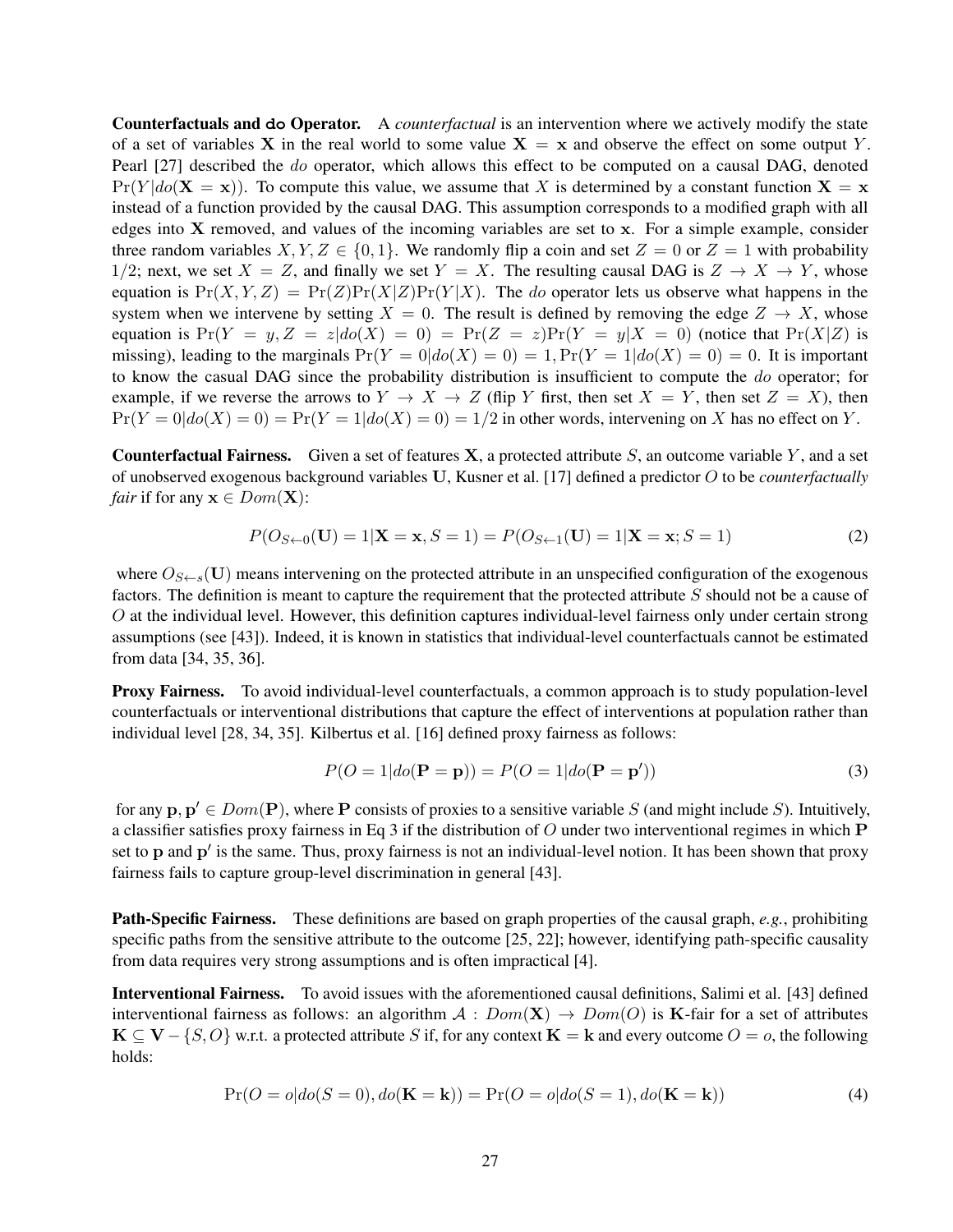| $\cal H$<br>ų<br>G<br>G<br>Ω<br>D |               |         |                  |         |          |         |  |  |
|-----------------------------------|---------------|---------|------------------|---------|----------|---------|--|--|
|                                   | (a) College I |         | $(b)$ College II |         |          |         |  |  |
| <b>College I</b>                  | Dept. A       |         | Dept. B          |         | Total    |         |  |  |
|                                   | Admitted      | Applied | Admitted         | Applied | Admitted | Applied |  |  |
| Male                              | 16            | 20      | 16               | 80      | 32       | 100     |  |  |
| Female                            | 16            | 80      | 16               | 20      | 32       | 100     |  |  |
| <b>College II</b>                 | Dept. A       |         | Dept. B          |         | Total    |         |  |  |
|                                   | Admitted      | Applied | Admitted         | Applied | Admitted | Applied |  |  |
| Male                              | 10            | 10      | 40               | 90      | 50       | 100     |  |  |
| Female                            | 40            | 50      | 10               | 50      | 50       | 100     |  |  |

Figure 2: Admission process representation in two colleges where associational fairness fail (see Ex.2).

An algorithm is called *interventionally fair* if it is K-fair for every set K. Unlike proxy fairness, this notion correctly captures group-level fairness because it ensures that S does not affect O in *any configuration* of the system obtained by fixing other variables at some arbitrary values. Unlike counterfactual fairness, it does not attempt to capture fairness at the individual level, and therefore it uses the standard definition of intervention (the do-operator). In practice, interventional fairness is too restrictive. For example, in the UC Berkeley case, admission decisions were not interventionally fair since gender affected the admission result via applicant's choice of department. To make it practical, Salimi et al. [43] defined a notion of fairness that relies on partitioning variables into *admissible* and *inadmissible*. The former are variables through which it is permissible for the protected attribute to influence the outcome. This partitioning expresses fairness social norms and values and comes from the users. In Example 1, the user would label department as admissible since it is considered a fair use in admissions decisions and would (implicitly) label all other variables as inadmissible, for example, hobby. Then, an algorithm is called *justifiably fair* if it is K-fair w.r.t. all supersets  $K \supseteq A$ . We illustrate with an example.

Example 2: Fig 2 shows how fair or unfair situations may be hidden by coincidences but exposed through causal analysis. In both examples, the protected attribute is gender  $G$ , and the admissible attribute is department  $D$ . Suppose both departments in College I are admitting only on the basis of their applicants' hobbies. Clearly, the admission process is discriminatory in this college because department A admits 80% of its male applicants and 20% of the female applicants, while department B admits 20% of male and 80% of female applicants. On the other hand, the admission rate for the entire college is the same 32% for both male and female applicants, falsely suggesting that the college is fair. Suppose H is a proxy to G such that  $H = G(G)$  and H are the same); proxy fairness then classifies this example as fair: indeed, since Gender has no parents in the causal graph, intervention is the same as conditioning; hence,  $Pr(O = 1|do(G = i)) = Pr(O = 1|G = i)$  for  $i = 0, 1$ . Of the previous methods, only conditional statistical parity correctly indicates discrimination. We illustrate how our definition correctly classifies this examples as unfair. Indeed, assuming the user labels the department D as admissible,  $\{D\}$ fairness fails because  $Pr(O = 1 | do(G = 1), do(D = 'A')) = \sum_h Pr(O = 1 | G = 1, D = 'A', H = h)Pr(H =$  $h|G = 1$ ) = Pr( $O = 1|G = 1, D = 'A') = 0.8$ , and, similarly Pr( $O = 1|do(G = 0), do(D = 'A')) = 0.2$ . Therefore, the admission process is not justifiably fair.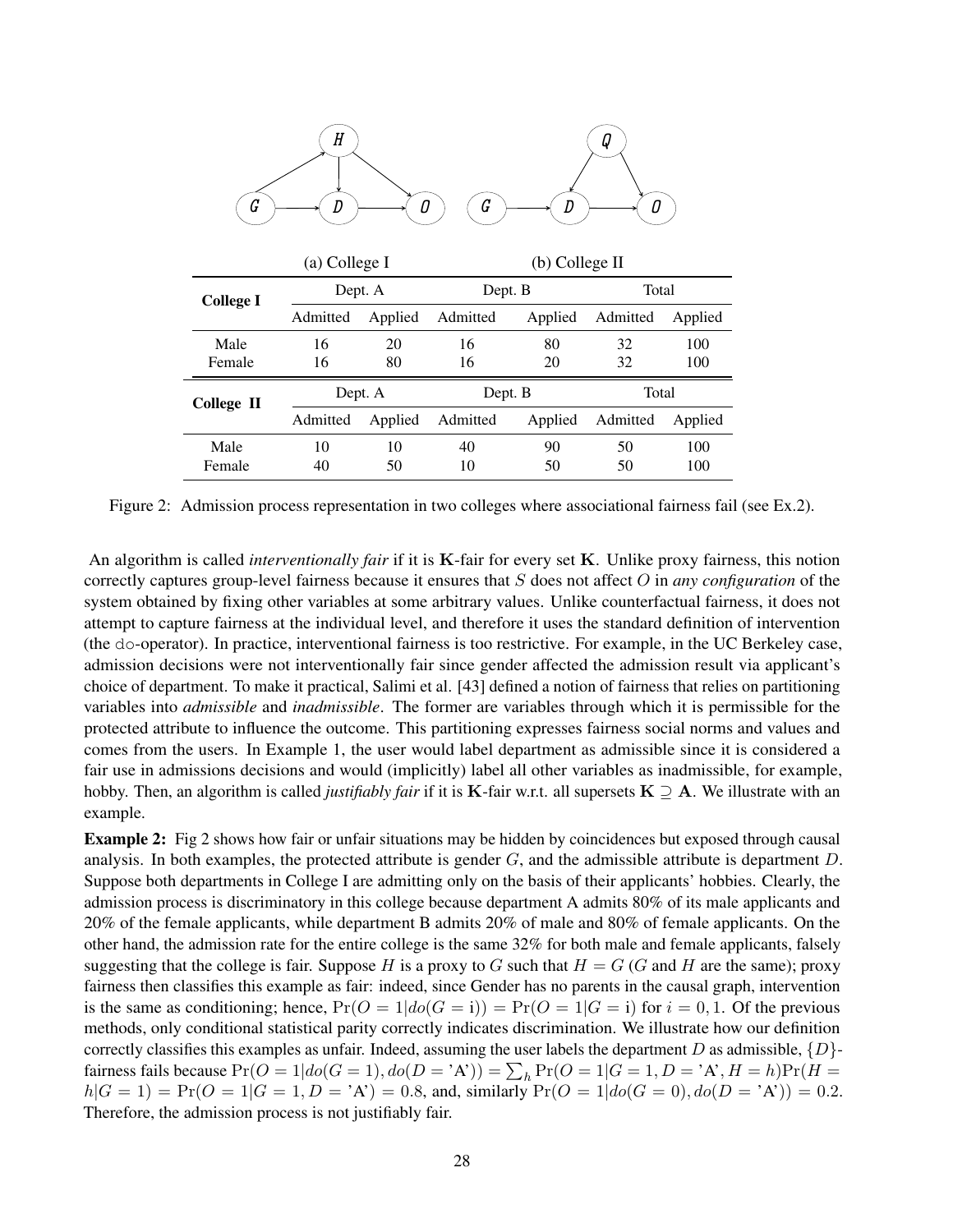Now, consider the second table for College II, where both departments A and B admit only on the basis of student qualifications Q. A superficial examination of the data suggests that the admission is unfair: department A admits 80% of all females and 100% of all male applicants; department B admits 20% and 44.4%, respectively. Upon deeper examination of the causal DAG, we can see that the admission process is justifiably fair because the only path from Gender to Outcome goes through Department, which is an admissible attribute. To understand how the data could have resulted from this causal graph, suppose 50% of each gender have high qualifications and are admitted, while others are rejected, and that 50% of females apply to each department, but more qualified females apply to department A than to B (80% vs 20%). Further, suppose fewer males apply to department A, but all of them are qualified. The algorithm satisfies demographic parity and proxy fairness but fails to satisfy conditional statistical parity since  $Pr(A = 1|G = 1, D = A) = 0.8$  but  $Pr(A = 1|G = 0, D = A) = 0.2$ . Thus, conditioning on D falsely indicates discrimination in College II. One can check that the algorithm is justifiably fair, and thus our definition also correctly classifies this example; for example,  $\{D\}$ -fairness follows from  $Pr(O = 1 | do(G = i), do(D = d)) = \sum_{q} Pr(O = 1 | G = i, D = d, Q = q)$ ) $Pr(Q = q | G = i)$ 1  $\frac{1}{2}$ . To summarize, unlike previous definitions of fairness, justifiable fairness correctly identifies College I as discriminatory and College II as fair.

#### 2.3 Impossibility Theorem from the Causality Perspective

From the point of view of causal DAGs, EO requires that the training label  $Y$  d-separates the sensitive attribute  $S$ and the outcome of the classifier  $O$ . Intuitively, this implies that  $S$  can affect classification results only when the information comes through the training label Y. On the other hand, PP requires that the classifier outcome  $O$ d-separates the sensitive attribute S and the training labels Y. Intuitively, this implies S can affect the training labels only when the information comes thorough the outcome of classifier O. These interpretations clearly reveal the inconsistent nature of EO and PP. It is easy to show for strictly positive distributions that the CIs  $(S \perp\!\!\!\perp O|Y)$ and  $(S \perp \perp Y | O)$  imply  $(S \perp \perp Y)$  or, equivalently,  $Pr(Y = 1 | S = 0) = Pr(Y = 1 | S = 1)$  (see [43]). Indeed, from the causality perspective, EO and PP are neither sufficient nor necessary for fairness. In the causal DAG in Fig 3(b), suppose a classifier is trained on an applicant's qualifications  $Q$  to approximate admission committee decisions  $\ddot{O}$ . It is clear that the classifier is not discriminative, yet it violates both EO and PP. The reader can verify that the causal DAG obtained by further adding an edge from  $Q$  to  $\hat{O}$  (to account for the classifier outcome) does not imply the CIs  $(G \perp \!\!\!\perp O|O)$  and  $(G \perp \!\!\!\perp O|O)$ .

# 3 Data Management Techniques for Causal Fairness

### 3.1 Causal Fairness as Integrity Constraints

In causal DAGs, the missing arrow between two variables  $X$  and  $Y$  represents the assumption of no causal effect between them, which corresponds to the CI statement  $(X \perp\!\!\!\perp Y | \mathbf{Z})$ , where Z is a set of variables that d-separates X and Y. For example, the missing arrow between O and G in the causal DAG in Fig. 2(a) encodes the CI  $(O \perp \!\!\!\perp G | H, D)$ . On the other hand, the lack of certain arrows in the underling causal DAG is sufficient to satisfy different causal notions of fairness (cf. Sec 2.2). For instance, a sufficient condition for justifiable fairness in the causal DAG in Fig. 2(a) is the lack of the edge from H to O, which corresponds to the CI  $(O \perp \!\!\! \perp G, H|D)$ . Thus, fairness can be captured as a set of CI statements. Now to enforce fairness, instead of intervening on the causal DAG over which we have no control, we can intervene on data to enforce the corresponding CI statements.

Consequently, social causal fairness constraints can be seen as a set of integrity constraints in the form of CIs that must be preserved and enforced thorough the data science pipeline, from data gathering through the deployment of a machine learning model. The connection between CIs and well-studied integrity constraints in data management – such as Multi Valued Dependencies (MVDs) and Embedded Multi Valued Dependencies (EMVDs) [1] – opens the opportunity to leverage existing work in data management to detect and avoid bias in data.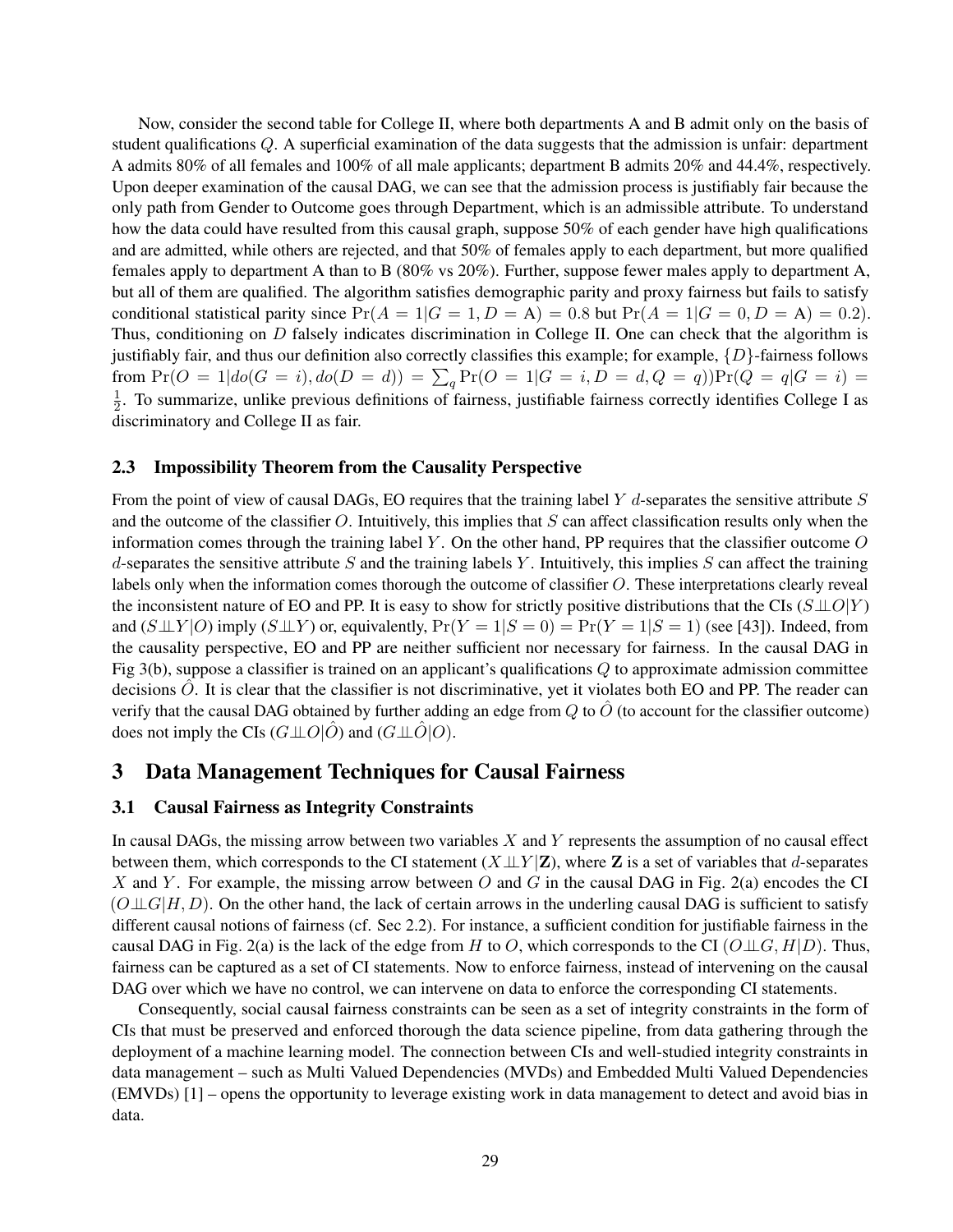

Figure 3: (a) HYPDB's report on the effect of gender on income (cf. Ex. 1). (b) A compact causal DAG with  $O =$  income,  $G =$  gender,  $M =$  marital status,  $C =$  age and nationality,  $E =$  education and  $W =$  work class, occupation and hours per week (cf. Ex. 3).

### 3.2 Query Rewriting

In data management, *query rewriting* refers to a set of techniques to automatically modify one query into another that satisfies certain desired properties. These techniques are used to rewrite queries with views [19], in chase and backchase for complex optimizations [29], and for many other applications. This section discusses query rewriting techniques for detecting and enforcing fairness.

### 3.2.1 Detecting Discrimination

As argued in Sec 2.2, detecting discrimination should rely on performing a hypothesis test on the causal effect of membership in minority  $S = 1$  or privileged group  $S = 0$  on an outcome of an algorithm O. The gold standard for such causal hypothesis testing is a *randomized experiment* (or an *A/B test*), called such because treatments are randomly assigned to subjects. In contrast, in the context of fairness, sensitive attributes are typically imputable; hence, randomization is not even conceivable. Therefore, such queries must be answered using *observational data*, defined as data recorded from the environment with no randomization or other controls. Although causal inference in observational data has been studied in statistics for decades, causal analysis is not supported in existing online analytical processing (OLAP) tools [41]. Indeed, today, most data analysts still reach for the simplest query that computes the average of O Group By S to answer such questions, which, as shown in Ex 1, can lead to incorrect conclusions. Salimi et al. [41] took the first step toward extending existing OLAP tools to support causal analysis. Specifically, they introduced the HYPDB system, which brings together techniques from data management and causal inference to automatically rewrite SQL group-by queries into complex causal queries that support decision making. We illustrate HYPDB by applying it to a fairness question (see [40] for additional examples).

Example 3: Using UCI adult Census data [20], several prior works in algorithmic fairness have reported gender discrimination based on the fact that 11% of women have high income compared to 30% of men, which suggests a huge disparity against women. To decide whether the observed strong correlation between gender and high income is due to discrimination, we need to understand its causes. To perform this analysis using HYPDB, one can start with the simple group-by query (Fig. 3(a)) that computes the average of Income (1 iff Income>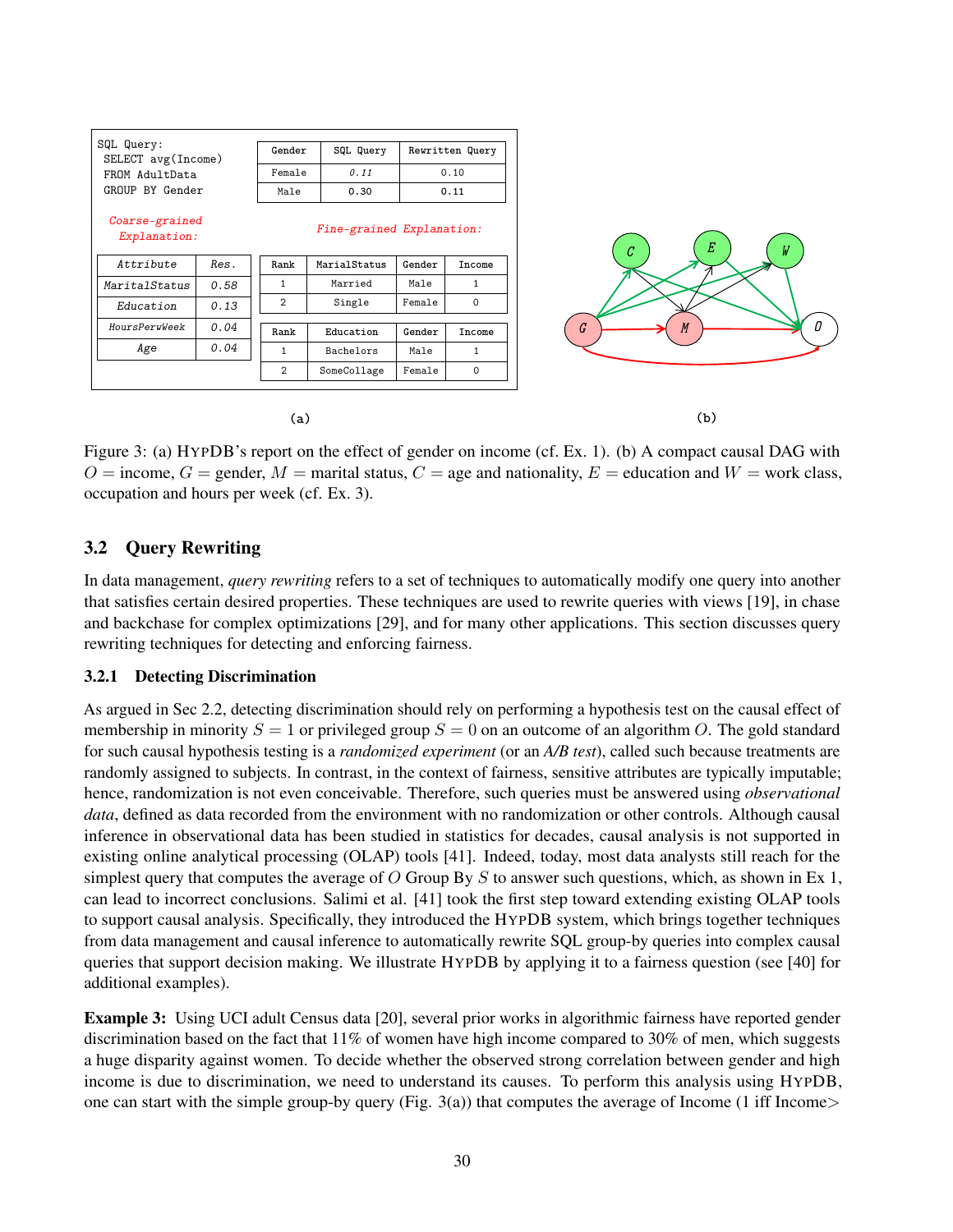50k) Group By Gender, which indeed suggests a strong disparity with respect to females' income. While the group-by query tells us gender and high income are highly correlated, it does not tell us why. To answer this question, HYPDB automatically infers from data that gender can potentially influence income indirectly via MaritalStatus, Education, Occupation, etc. (the indirect causal paths from  $G$  to  $O$  in Fig. 3(b)). Then, HYPDB automatically rewrites the group-by query to quantify the direct and indirect effect of gender on income. Answers to the rewritten queries suggest that the direct effect of gender on income is not significant (the effect through the arrow from  $G$  to  $O$  in Fig. 3(b)). Hence, gender essentially influences income indirectly through mediating variables. To understand the nature of this influences, HYPDB provides the user with several explanations. These show that MaritalStatus accounts for most of the indirect influence, followed by Education. However, the top fine-grained explanations for MaritalStatus reveal surprising facts: there are more married males in the data than married females, and marriage has a strong positive association with high income. It turns out that the income attribute in US census data reports the adjusted gross income as indicated in the individual's tax forms; these depend on filing status (jointly and separately), could be household income. HYPDB explanations also show that males tend to have higher levels of education than females, and higher levels of education is associated with higher incomes. The explanations generated by HYPDB illuminate crucial factors for investigating gender discrimination.

Future Extensions. Incorporating the type of analyses supported by HYPDB into data-driven decision support systems is not only crucial for sound decision making in general, but it is also important for detecting, explaining and avoiding bias and discrimination in data and analytics. Further research is required on extending HYPDB to support more complex types of queries and data, such as multi-relational and unstructured.

### 3.2.2 Enforcing Fairness

Raw data often goes through a series of transformations to enhance the clarity and relevance of the signal used for a particular machine learning application [3]. Filter transformations are perhaps most common, in which a subset of training data is removed based on predicates. Even if the raw data is unbiased, filtering can introduce bias [3, 41]: It is known that causal DAGs are not closed under conditioning because CIs may not hold in some subset. Hence, filtering transformations can lead to violation of causal fairness integrity constraints. It is also known that conditioning on common effects can further introduce bias even when the sensitive attribute and training labels are marginally independent [26]. This motivates the study of *fairness-aware data transformations*, where the idea is to minimally rewrite the transformation query so certain fairness constraints are guaranteed to be satisfied in the result of the transformation. This problem is closely related to that of constraint-based data transformations studied in [3]. However, fairness constraints go beyond the types of constraints considered in [3] and are more challenging to address. Note that a solution to the aforementioned problem can be used to enforce fairness-constraints for raw data by applying a fair-transformation that selects all the data.

### 3.3 Database Repair

Given a set of integrity constraints  $\Gamma$  and a database instance D that is inconsistent with  $\Gamma$ , the problem of repairing D is to find an instance D' that is close to D and consistent with Γ. Repair of a database can be obtained by deletions and insertions of whole tuples as well as by updating attributes. The closeness between  $D$  and  $D'$ can be interpreted in many different ways, such as the minimal number of changes or the minimal set of changes under set inclusion (refer to [6] for a survey). The problem has been studied extensively in database theory for various classes of constraints. It is NP-hard even when D consists of a single relation and  $\Gamma$  consists of functional dependencies [21].

Given a training data  $D$  that consists of a training label  $Y$ , a set of admissible variables  $A$ , and a set of inadmissible variables I, Salimi et al [43] showed that a sufficient condition for a classifier to be justifiably fair is that the empirical distribution Pr over D satisfies the CI  $(Y \perp \perp I | A)$ . Further, they introduced the CAPUCHIN system, which minimally repairs  $D$  by performing a sequence of database updates (viz., insertions and deletions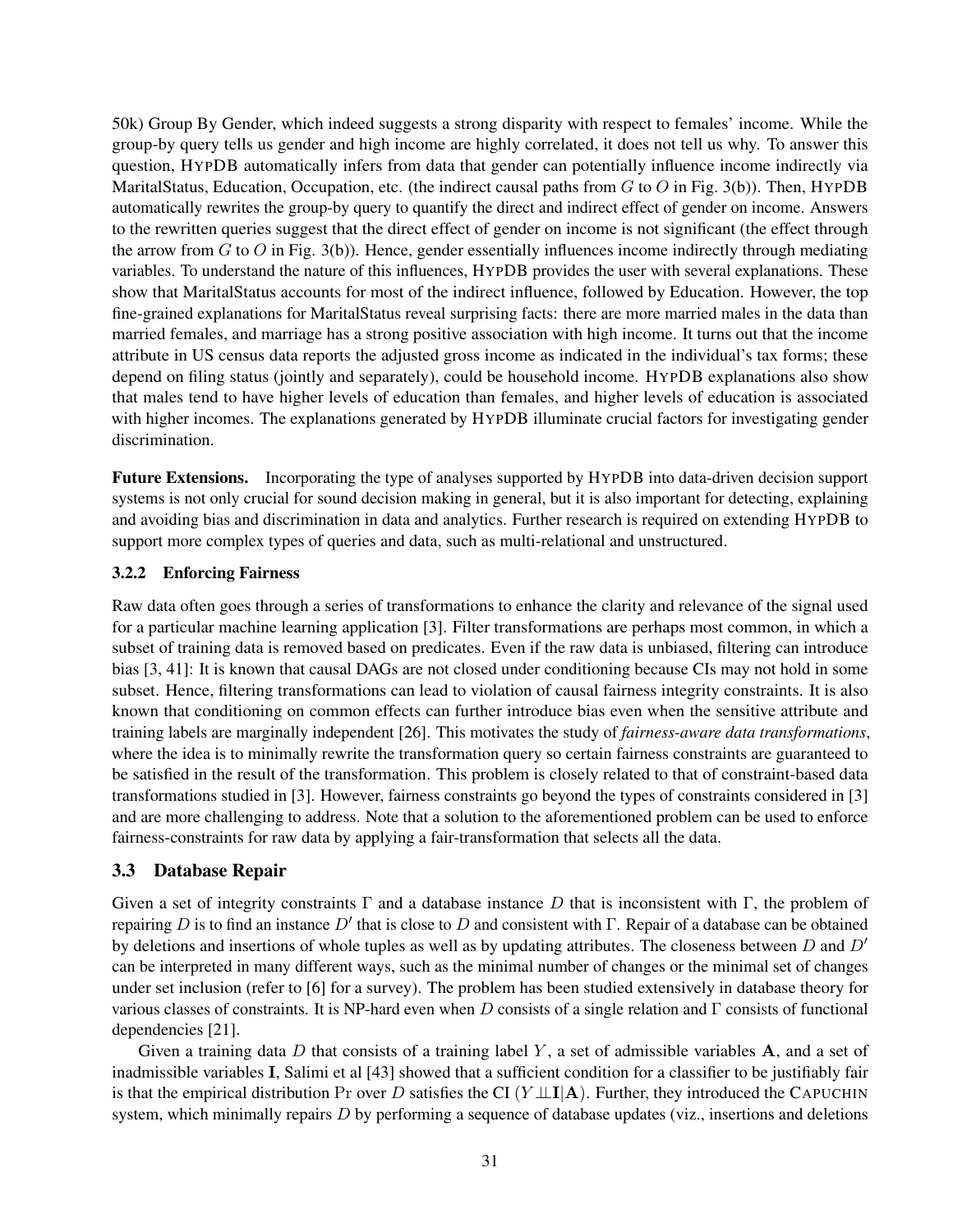

Figure 4: Performance of CAPUCHIN on Adult data.

of tuples) to obtain another training database D' that satisfies  $(Y \perp \perp I | A)$ . Specifically, they reduced the problem to a minimal repair problem w.r.t. an MVD and developed a set of techniques, including reduction to the MaxSAT and Matrix Factorization, to address the corresponding optimization problem. We illustrate CAPUCHIN with an example.

Example 4: Suppose financial organisations use the Adult data described in Ex 1 to train an ML model to assist them in verifying the reliability of their customers. The use of raw data for training an ML model leads to a model that is discriminative against females simply because the model picks up existing bias in data, as described in Ex 3. To remove direct and indirect effects of gender on income (the red paths from  $G$  to  $Y$  in Fig. 4(b)) using the CAPUCHIN system, it is sufficient to enforce the CI ( $O \perp S$ , M|C, E, W) in data. Then, any model trained on the repaired data can be shown to be justifiably fair even on unseen test data under some mild assumptions [43]. To empirically assess the efficacy of the CAPUCHIN system, we repaired Adult data using the following CAPUCHINalgorithms: Matrix Factorization (MF), Independent Coupling (IC), and two versions of the MaxSAT approach: MS(Hard), which strictly enforces a CI, and MS(Soft), which approximately enforces a CI. Then, three classifiers – Linear Regression (LR), Multi-layer Perceptron (MLP), and Random Forest (RF) – were trained on both original and repaired training datasets using the set of variables  $A \cup N \cup S$ . The classifier also trained on raw data using only A, i.e., we dropped the sensitive and inadmissible variables. The utility and bias metrics for each repair method were measured using five-fold cross validation. Utility was measured by the classifiers' accuracy, and bias measured by the Ratio of Observational discrimination introduced in [43], which quantifies the effect of gender on outcome of the classifier by controlling for admissible variables (see [42] for details). Fig. 4 compares the utility and bias of CAPUCHIN repair methods on Adult data. As shown, all repair methods successfully reduced the ROD for all classifiers. The CAPUCHIN repair methods had an effect similar to dropping the sensitive and inadmissible variables completely, but they delivered much higher accuracy (because the CI was enforced approximately).

Future Extensions. The problem of repairing data w.r.t a set of CI constraints was studied in [43] for a single saturated CI constraint problem.<sup>1</sup> In the presence of multiple training labels and sensitive attributes, one needs to enforce multiple potentially interacting or inconsistent CIs; this is more challenging and requires further investigation. In addition, further research is required on developing approximate repair methods to be able to trade the fairness and accuracy of different ML applications.

 ${}^{1}$ A CI statement is saturated if it contains all attributes.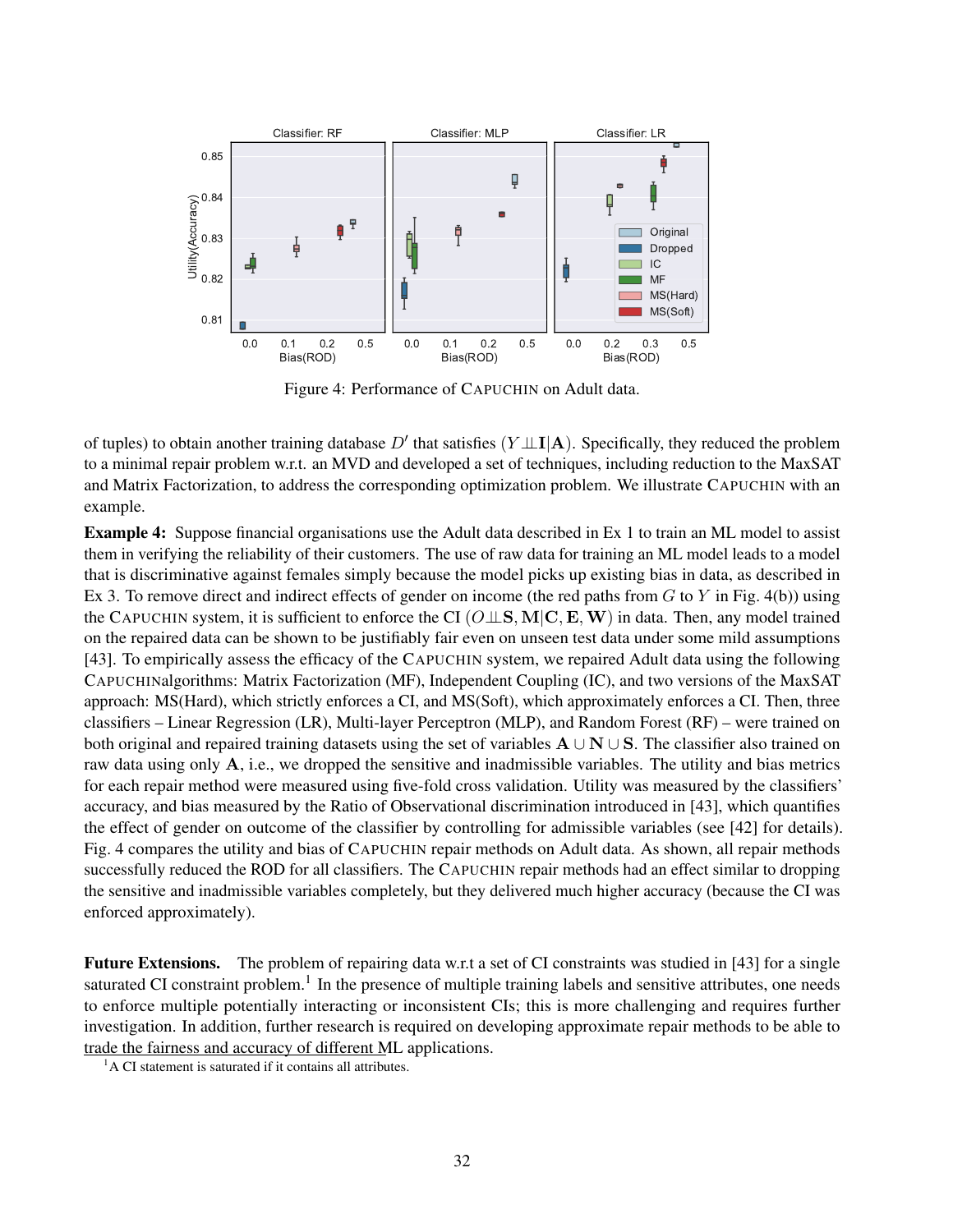### 3.4 Fairness-Aware Weak Supervision Methods

ML pipelines rely on massive labeled training sets. In most practical settings, such training datasets either do not exist or are very small. Constructing large labeled training datasets can be expensive, tedious, time-consuming or even impractical. This has motivated a line of work on developing techniques for addressing the data labeling bottleneck, referred to as *weak supervision methods*. The core idea is to programmatically label training data using, e.g., domain heuristics [31], crowdsourcing [32] and distant supervision [24]. In this context, the main challenges are handling noisy and unreliable sources that can potentially generate labels that are in conflict and highly correlated. State-of-the-art frameworks for weak supervision, such as Snorkel [30], handle these challenges by training label models that take advantage of conflicts between all different labeling sources to estimate their accuracy. The final training labels are obtained by combining the result of different labeling sources weighted by their estimated accuracy. While the focus of existing work is on collecting quality training labels to maximize the accuracy of ML models, the nuances of fairness cannot be captured by the exiting machinery to assess the reliability of the labeling sources. In particular, a new set of techniques is required to detect and explain whether certain labeling sources are biased and to combine their votes fairly.

### 3.5 Provenance for Explanation

*Data provenance* refers to the origin, lineage, and source of data. Various data provenance techniques have been proposed to assist researchers in understanding the origins of data [14]. Recently, data provenance techniques has been used to explain why integrity constraints fail [46]. These techniques are not immediately applicable to fairness integrity constraints, which are probabilistic. This motivates us to extend provenance to fairness or probabilistic integrity constraints in general. This extension is particularly crucial for reasoning about the fairness of training data collected from different sources by data integration and fusion, and it opens the opportunity to leverage existing techniques, such as provenance summarization [2], why-not provenance [8], and query-answers causality and responsibility [23, 38, 39, 5], explanations for database queries queries [33] to generate fine- and coarse-grained explanations for bias and discrimination.

# 4 Conclusions

This paper initiated a discussion on applying data management techniques in the embedding areas of algorithmic fairness in ML. We showed that fairness requires causal reasoning to capture natural situations, and that popular associational definitions in ML can produce incorrect or misleading results.

# References

- [1] Serge Abiteboul, Richard Hull, and Victor Vianu. *Foundations of Databases*. Addison-Wesley, 1995.
- [2] Eleanor Ainy, Pierre Bourhis, Susan B Davidson, Daniel Deutch, and Tova Milo. Approximated summarization of data provenance. In *Proceedings of the 24th ACM International on Conference on Information and Knowledge Management*, pages 483–492. ACM, 2015.
- [3] Dolan Antenucci and Michael Cafarella. Constraint-based explanation and repair of filter-based transformations. *Proceedings of the VLDB Endowment*, 11(9):947–960, 2018.
- [4] Chen Avin, Ilya Shpitser, and Judea Pearl. Identifiability of path-specific effects. In *Proceedings of International Joint Conference on Artificial Intelligence*, pages 357–363, 2005.
- [5] Leopoldo Bertossi and Babak Salimi. Causes for query answers from databases: Datalog abduction, view-updates, and integrity constraints. *International Journal of Approximate Reasoning*, 90:226–252, 2017.
- [6] Leopoldo E. Bertossi. *Database Repairing and Consistent Query Answering*. Synthesis Lectures on Data Management. Morgan & Claypool Publishers, 2011.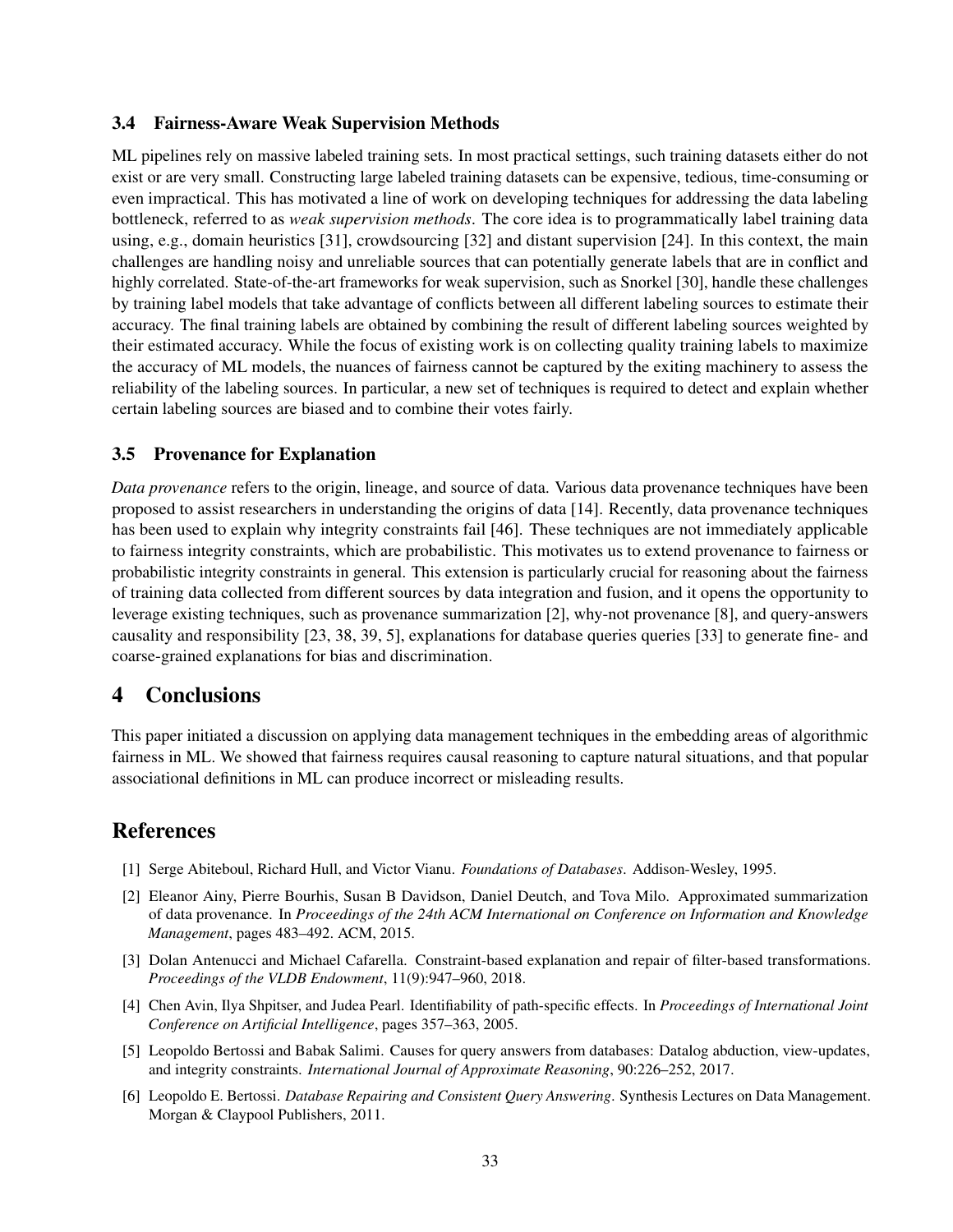- [7] Toon Calders, Faisal Kamiran, and Mykola Pechenizkiy. Building classifiers with independency constraints. In *Data mining workshops, 2009. ICDMW'09. IEEE international conference on*, pages 13–18. IEEE, 2009.
- [8] Adriane Chapman and HV Jagadish. Why not? In *Proceedings of the 2009 ACM SIGMOD International Conference on Management of data*, pages 523–534. ACM, 2009.
- [9] Alexandra Chouldechova. Fair prediction with disparate impact: A study of bias in recidivism prediction instruments. *Big data*, 5(2):153–163, 2017.
- [10] Sam Corbett-Davies, Emma Pierson, Avi Feller, Sharad Goel, and Aziz Huq. Algorithmic decision making and the cost of fairness. In *Proceedings of the 23rd ACM SIGKDD International Conference on Knowledge Discovery and Data Mining*, pages 797–806. ACM, 2017.
- [11] Rachel Courtland. Bias detectives: the researchers striving to make algorithms fair. *Nature*, 558, 2018.
- [12] Cynthia Dwork, Moritz Hardt, Toniann Pitassi, Omer Reingold, and Richard Zemel. Fairness through awareness. In *Proceedings of the 3rd innovations in theoretical computer science conference*, pages 214–226. ACM, 2012.
- [13] Sainyam Galhotra, Yuriy Brun, and Alexandra Meliou. Fairness testing: testing software for discrimination. In *Proceedings of the 2017 11th Joint Meeting on Foundations of Software Engineering*, pages 498–510. ACM, 2017.
- [14] Boris Glavic and Klaus Dittrich. Data provenance: A categorization of existing approaches. *Datenbanksysteme in Business, Technologie und Web (BTW 2007)–12. Fachtagung des GI-Fachbereichs" Datenbanken und Informationssysteme"(DBIS)*, 2007.
- [15] Moritz Hardt, Eric Price, Nati Srebro, et al. Equality of opportunity in supervised learning. In *Advances in neural information processing systems*, pages 3315–3323, 2016.
- [16] Niki Kilbertus, Mateo Rojas Carulla, Giambattista Parascandolo, Moritz Hardt, Dominik Janzing, and Bernhard Schölkopf. Avoiding discrimination through causal reasoning. In *Advances in Neural Information Processing Systems*, pages 656–666, 2017.
- [17] Matt J Kusner, Joshua Loftus, Chris Russell, and Ricardo Silva. Counterfactual fairness. In *Advances in Neural Information Processing Systems*, pages 4069–4079, 2017.
- [18] Jeff Larson, Surya Mattu, Lauren Kirchner, and Julia Angwin. How we analyzed the compas recidivism algorithm. *ProPublica (5 2016)*, 9, 2016.
- [19] Alon Y. Levy, Alberto O. Mendelzon, Yehoshua Sagiv, and Divesh Srivastava. Answering queries using views. In *Proceedings of the Fourteenth ACM SIGACT-SIGMOD-SIGART Symposium on Principles of Database Systems, May 22-25, 1995, San Jose, California, USA*, pages 95–104, 1995.
- [20] M. Lichman. Uci machine learning repository, 2013.
- [21] Ester Livshits, Benny Kimelfeld, and Sudeepa Roy. Computing optimal repairs for functional dependencies. In *Proceedings of the 37th ACM SIGMOD-SIGACT-SIGAI Symposium on Principles of Database Systems, Houston, TX, USA, June 10-15, 2018*, pages 225–237, 2018.
- [22] Joshua R Loftus, Chris Russell, Matt J Kusner, and Ricardo Silva. Causal reasoning for algorithmic fairness. *CoRR*, abs/1805.05859, 2018.
- [23] Alexandra Meliou, Wolfgang Gatterbauer, Katherine F Moore, and Dan Suciu. The complexity of causality and responsibility for query answers and non-answers. *Proceedings of the VLDB Endowment*, 4(1):34–45, 2010.
- [24] Mike Mintz, Steven Bills, Rion Snow, and Dan Jurafsky. Distant supervision for relation extraction without labeled data. In *Proceedings of the Joint Conference of the 47th Annual Meeting of the ACL and the 4th International Joint Conference on Natural Language Processing of the AFNLP: Volume 2-Volume 2*, pages 1003–1011. Association for Computational Linguistics, 2009.
- [25] Razieh Nabi and Ilya Shpitser. Fair inference on outcomes. In *Proceedings of the... AAAI Conference on Artificial Intelligence. AAAI Conference on Artificial Intelligence*, volume 2018, page 1931. NIH Public Access, 2018.
- [26] Judea Pearl. Causality: models, reasoning, and inference. *Econometric Theory*, 19(675-685):46, 2003.
- [27] Judea Pearl. *Causality*. Cambridge university press, 2009.